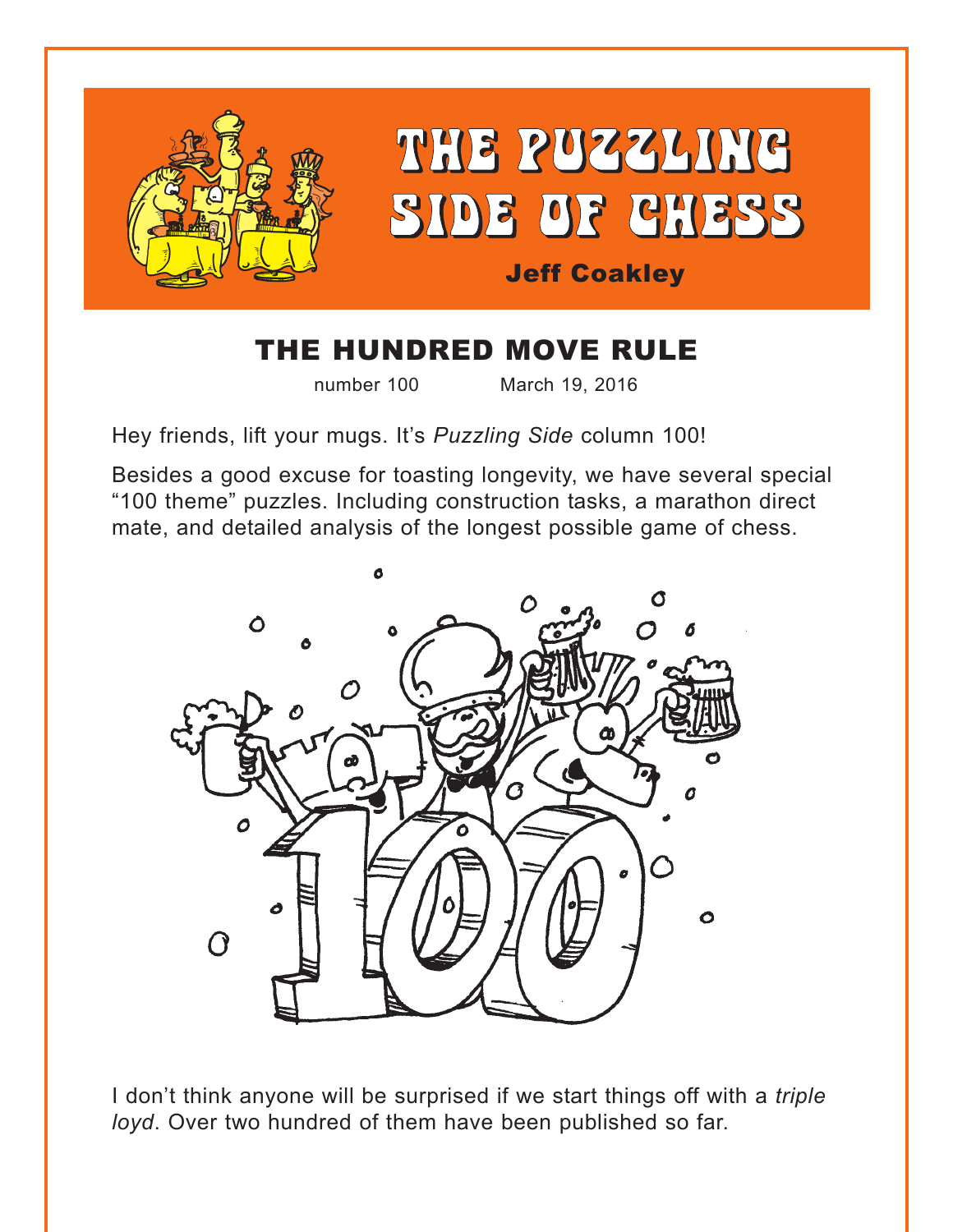#### **Triple Loyd 48**

<span id="page-1-0"></span>

Place the black king on the board so that:

- A. Black is in checkmate.
- B. Black is in stalemate.
- C. White has a mate in 1.



Sculpture commemorating city centennial. Vancouver, British Columbia (Stonecoat 1986)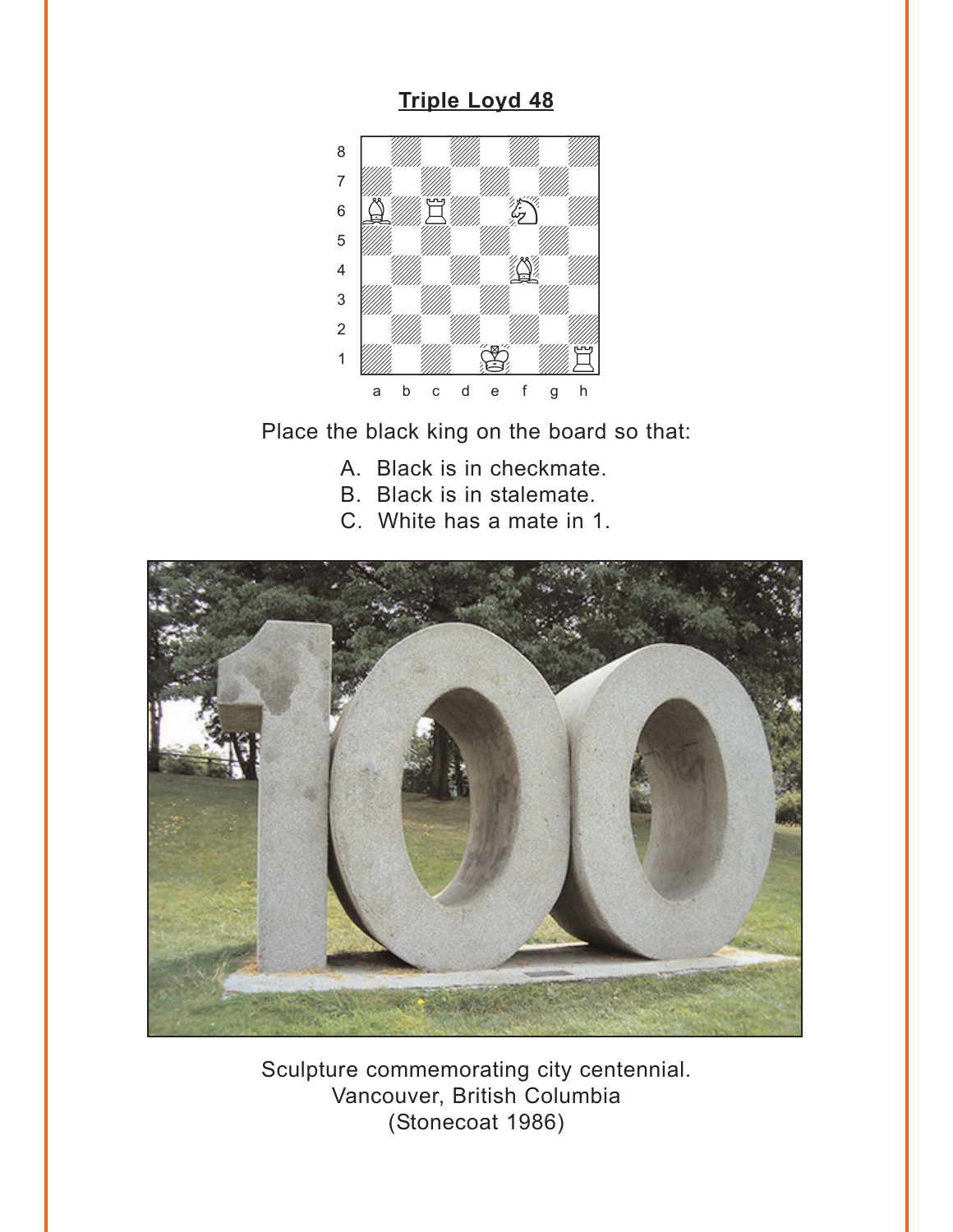<span id="page-2-0"></span>Time now for some construction tasks. Is your hard hat handy? Chess safety is always a priority.



**[Queenfest 23](#page-9-0)**

Place four queens on the board so that they have a total of 100 possible moves.



Deciphering cloud patterns.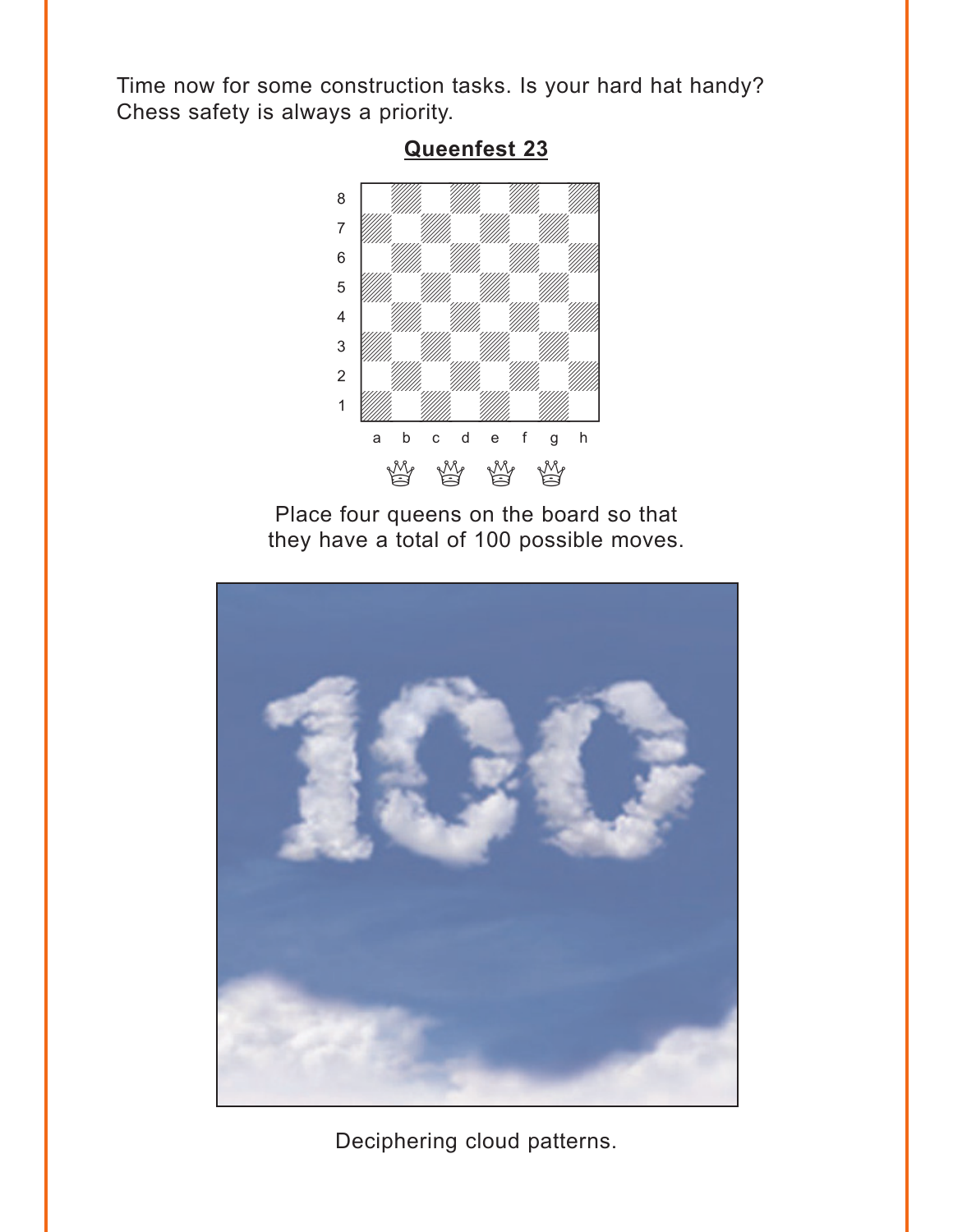<span id="page-3-0"></span>The following trio of tasks is an original "100" contribution by my friend Adrian Storisteanu of Toronto. I'd like to take this opportunity to thank him for the many ways he has helped make *The Puzzling Side of Chess* whatever it is. His knowledge of problem composition and computer wizardry are of constant benefit.



**[Queenfest 24a](#page-10-0)**

Add four queens **on light squares** so that the five pieces (QQQQB) have a total of 100 possible moves.



Add four queens **on light squares** so that the five pieces (QQQQB) have a total of 100 possible moves.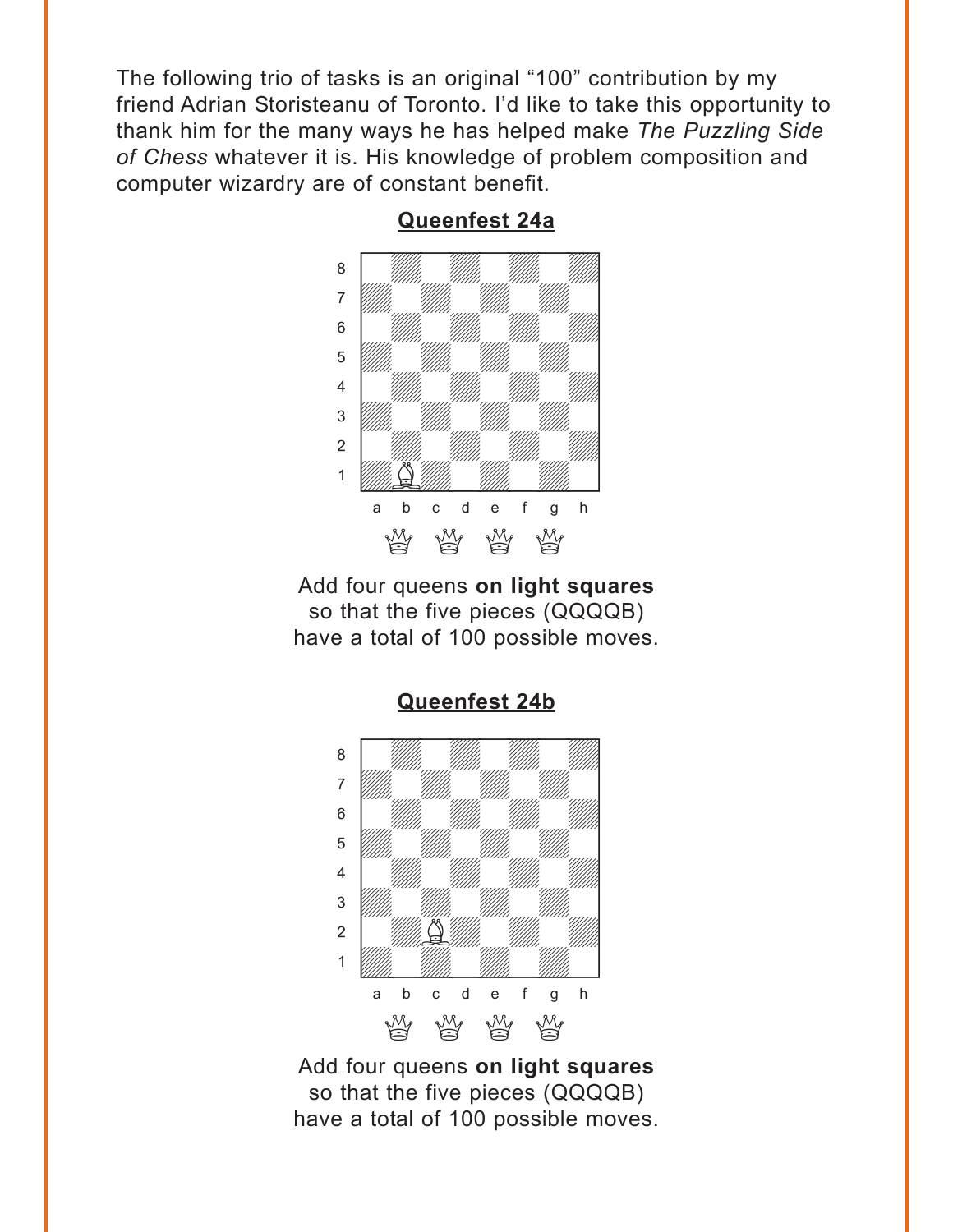## **[Queenfest 24c](#page-11-0)**

<span id="page-4-0"></span>

Add four queens **on light squares** so that the five pieces (QQQQB) have a total of 100 possible moves.



The number 100 is a natural milestone in life. A hundred times this and a hundred times that. Light up the candles.

Do you know any *centenarians*? According to the United Nations, there are currently more than 300,000 people over the age of 100. That's .004% of the world's seven billion humans.

The oldest person on the planet today is Susannah Mushatt Jones of Brooklyn, New York. She is 116 years old, born in Alabama on July 6, 1899. Cheers.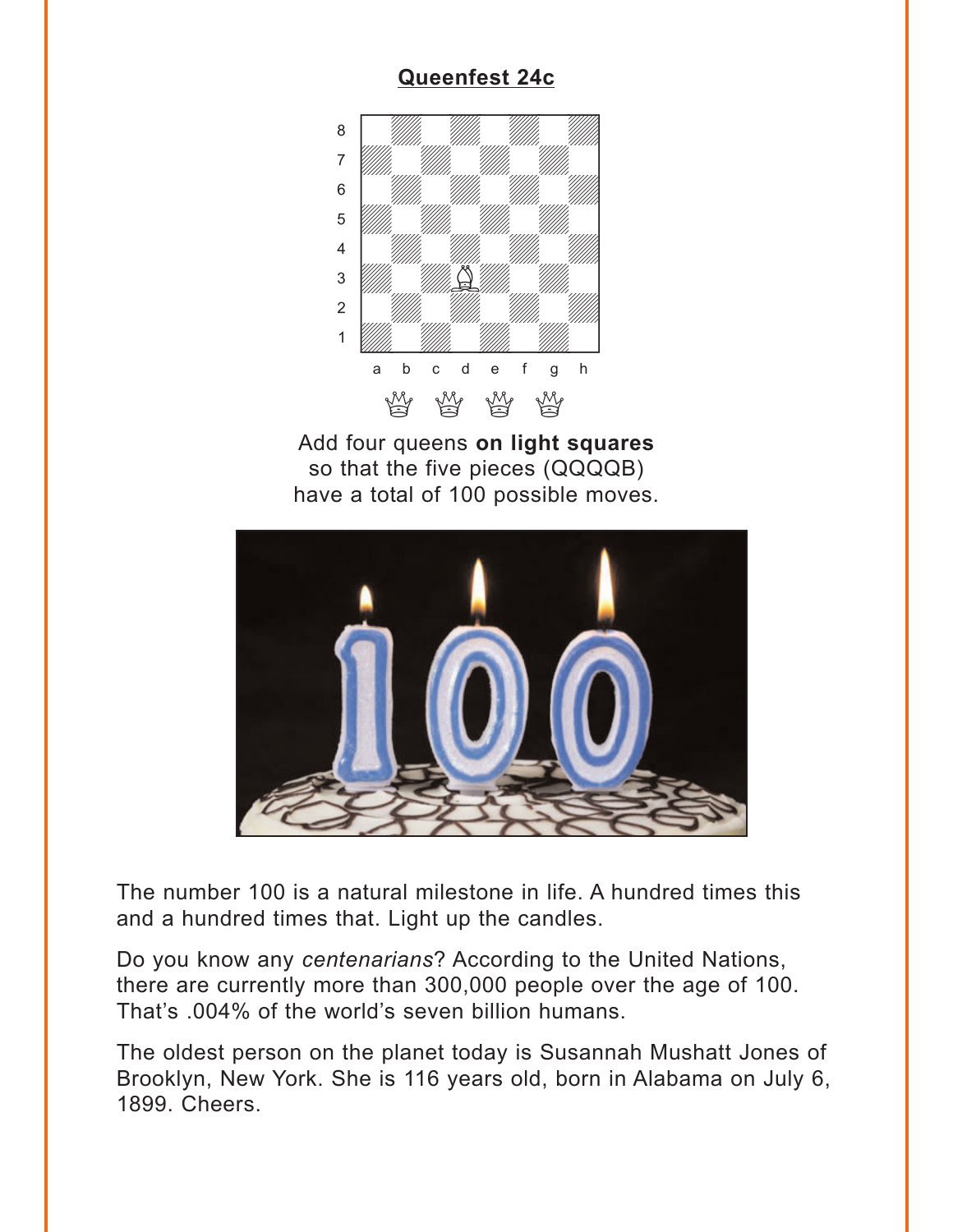<span id="page-5-0"></span>For our next adventure in the realm of 100's, we cross over temporarily to "the normal side of chess". It's a direct mate problem by renowned German composer Karl Fabel (1905-1975).

The grotesque setting pits a handful of white pieces against the entire black army. The solution resembles a series-mate in which Black's moves are limited to delaying tactics. Happy hunting.



Mate in 100

White to mate in 100 moves



"Excuse me, I didn't order a 100 move problem."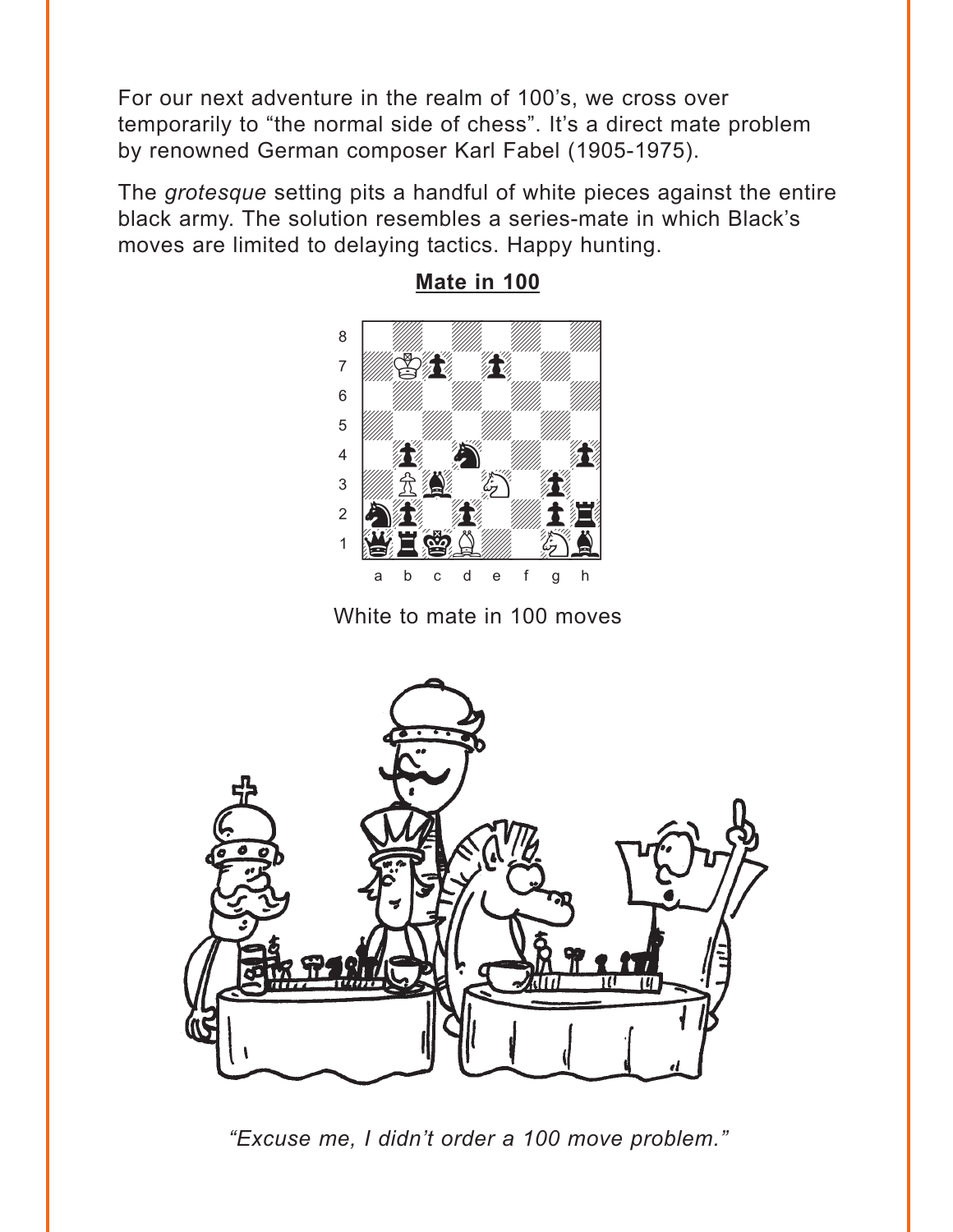<span id="page-6-0"></span>After that brief excursion "across the border", we come to our final puzzle. It's a question that's been asked by many people over the years. What is the . . .



**[Longest Possible Game of Chess](#page-16-0)**

**part A**

What is the longest possible game of chess based on the 50 move rule?

Assume that a draw will be claimed if fifty moves are made by each side without a capture or a pawn move.

It's surprising how many different answers there are to this question on the internet. Let's do *multiple choice* using the numbers I've seen.

The longest possible game of chess is:

- a) 5842 moves
- b) 5870.5 moves
- c) 5898 moves
- d) 5899 moves
- e) 5900 moves
- f) 5949 moves
- g) 5950 moves

Did you know that the 50 move rule was introduced in 1561 by the Spanish bishop Ruy Lopez? In his book *Libro de la invención liberal y arte del juego del Axedrez*. Impressive title.

But it wasn't until the London tournament of 1883 that fifty moves "without a capture or pawn move" was specified.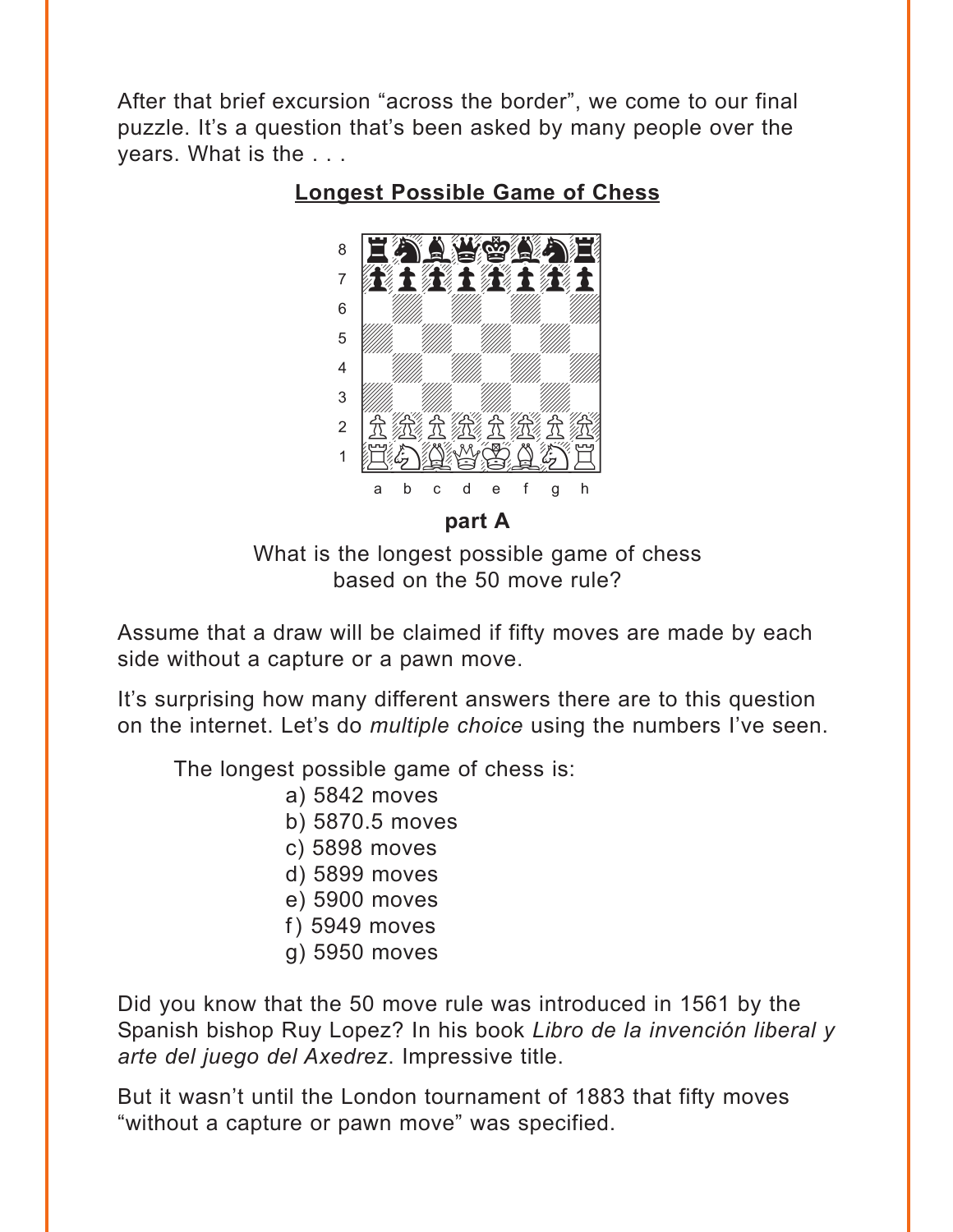The current FIDE rule (2014) is article 9.3 of the *Laws of Chess*.

*9.3 The game is drawn, upon a correct claim by a player having the move, if he writes his move, which cannot be changed, on his scoresheet and declares to the arbiter his intention to make this move which will result in the last 50 moves by each player having been made without the movement of any pawn and without any capture, or the last 50 moves by each player have been completed without the movement of any pawn and without any capture.*

That's quite a mouthful. Perhaps their rules committee has been infiltrated by long-winded lawyers. The tendency is for each new edition of the FIDE laws to become wordier and wordier. Shorter and to the point would be much clearer. For example, where would a player write his move if not "on his scoresheet"?

If you've ever taught chess to young kids or been a referee at scholastic tournaments, then you know the confusion that the 50 move rule can cause. In some of my classes, I told the students that it was actually "the hundred move rule", 50 moves by each player. That is one reason for the title of this column, but not the only one.

Beginning in 1928, FIDE has had various versions of the 50 move rule in which the number of moves is extended for "certain endgames". From 1952 until 1989, this number was 100 moves. But it wasn't until 1984 that specific endings were listed.

FIDE reduced the number of extra moves in 1989, allowing 75 moves for these six endings:

 $R + B$  vs.  $R$  $N + N$  vs.  $P$  $Q$  vs.  $N + N$  $Q$  vs.  $B + B$  $B + B vs. N$  $Q + p$  (on 7th) vs.  $Q$ 

Finally in 1992, the silliness ended. Since then, there are no more exceptions to the 50 move rule.

However, FIDE is never satisfied with their rule book. In 2014, they introduced a new *75 move rule*. Article 9.6b states that the game is automatically drawn if 75 moves are made without a capture or a pawn move. A claim by one of the players is not necessary.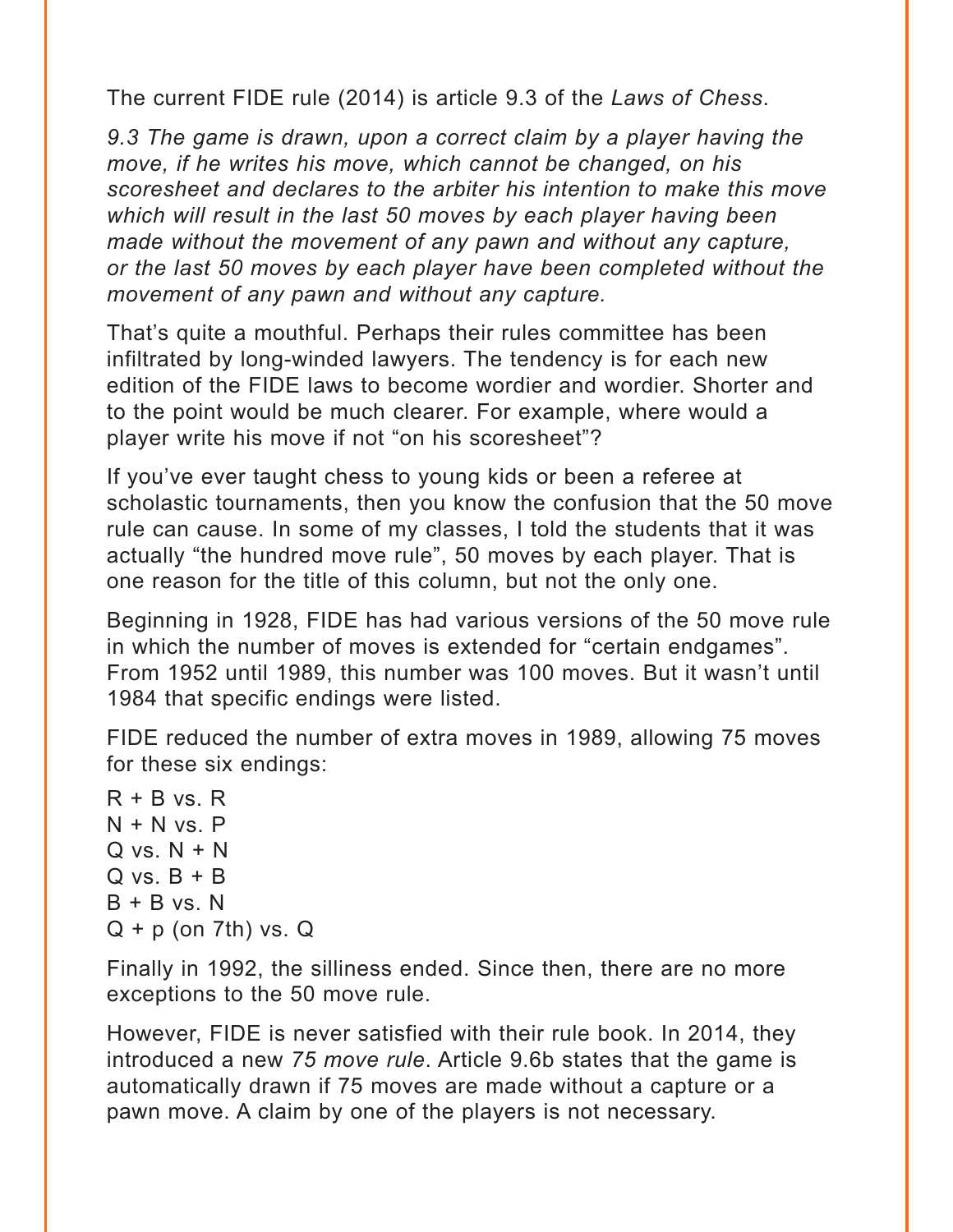<span id="page-8-0"></span>Presumably, the purpose of this rule is to prevent little kids from playing on indefinitely. Perhaps they don't know how to checkmate with  $K + Q$  vs. K. Perhaps they don't realize the position is a dead draw. Perhaps they don't know the 50 move rule.

But do we really need a special rule for this situation? And why 75 moves? Why not 64? Or 100? Wouldn't it be simpler to just say that organizers of youth events may declare a game drawn by the 50 move rule without a claim by one of the players, if this is announced before the tournament?

Anyhow, I digress. We're here for the puzzles. And the 75 move rule provides us with a new twist on the same old question.



#### **Longest Possible Game of Chess**

part B

What is the longest possible game of chess based on the 75 move rule?

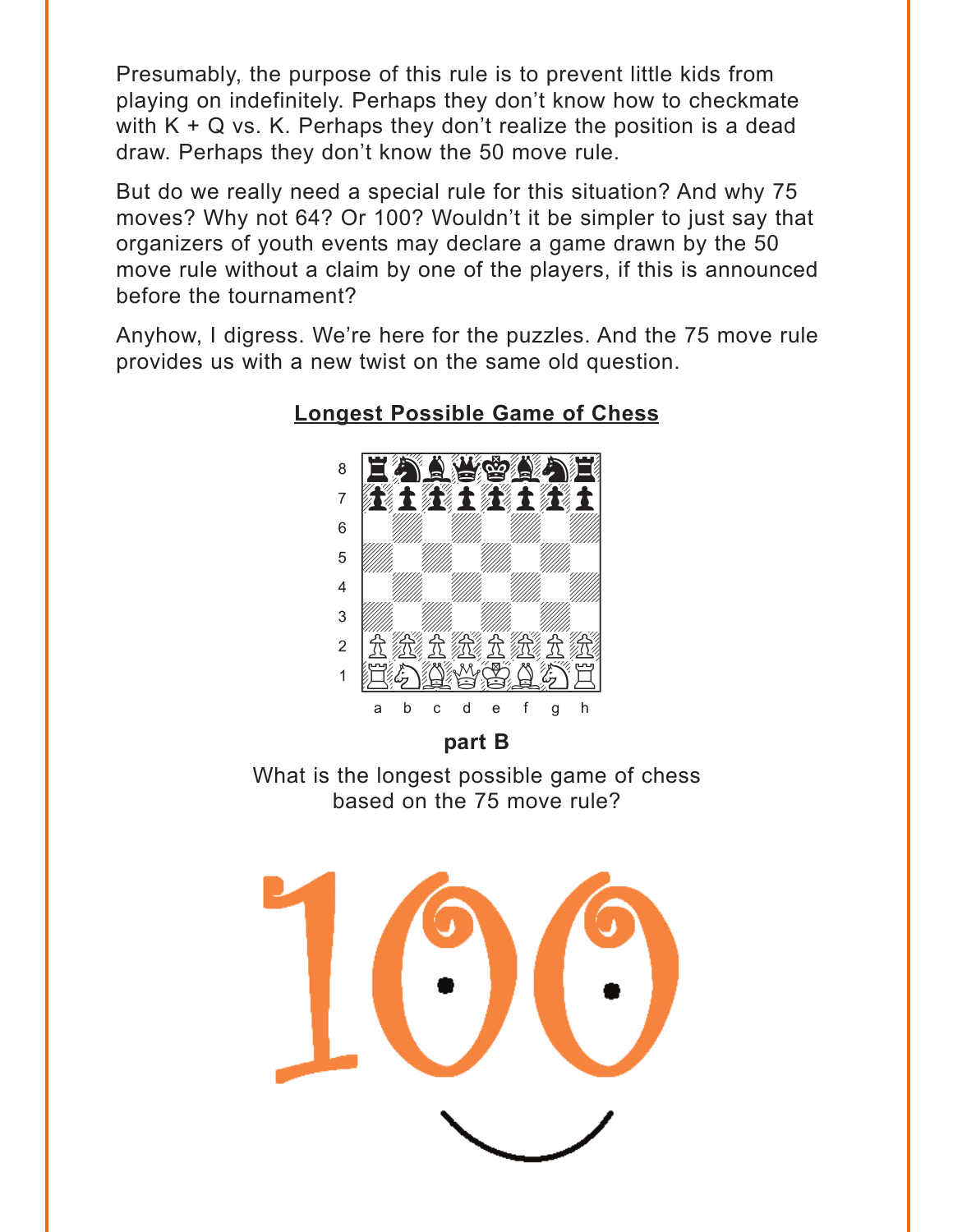# <span id="page-9-0"></span>**SOLUTIONS**

Triple loyd 48 and original analysis of the *longest game* by J. Coakley. *Puzzling Side of Chess* (2016)

*PDF hyperlinks*. You can advance to the solution of any puzzle by clicking on the underlined title above the diagram. To return to the puzzle, click on the title above the solution diagram.



## **[Triple Loyd 48](#page-1-0)**



The four queens have 100 possible moves.  $27(e5) + 25(c4) + 25(f3) + 23(d2)$ 

The queen on d2 could also be on b6, d7, or g6. With the usual reflections and rotations, a total of 32 solutions.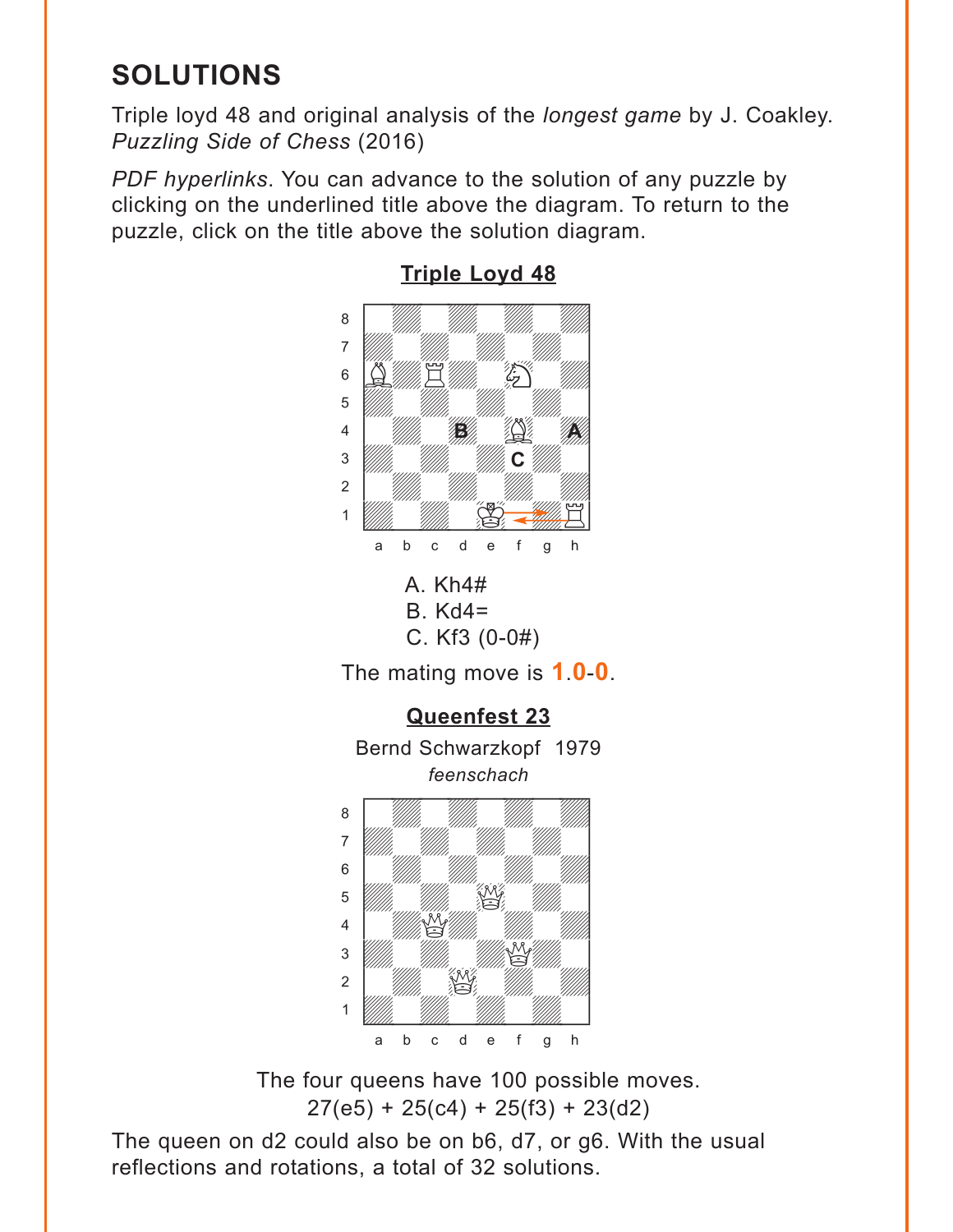**[Queenfest 24a](#page-3-0)**

Adrian Storisteanu 2016 *Puzzling Side of Chess*

<span id="page-10-0"></span>

The five pieces have 100 possible moves.  $5(b1) + 25(c4) + 25(f3) + 23(d7) + 22(g6)$ 



**[Queenfest 24b](#page-3-0)**

The five pieces have 100 possible moves.  $8(c2) + 25(e6) + 25(f3) + 23(b5) + 19(h7)$ 

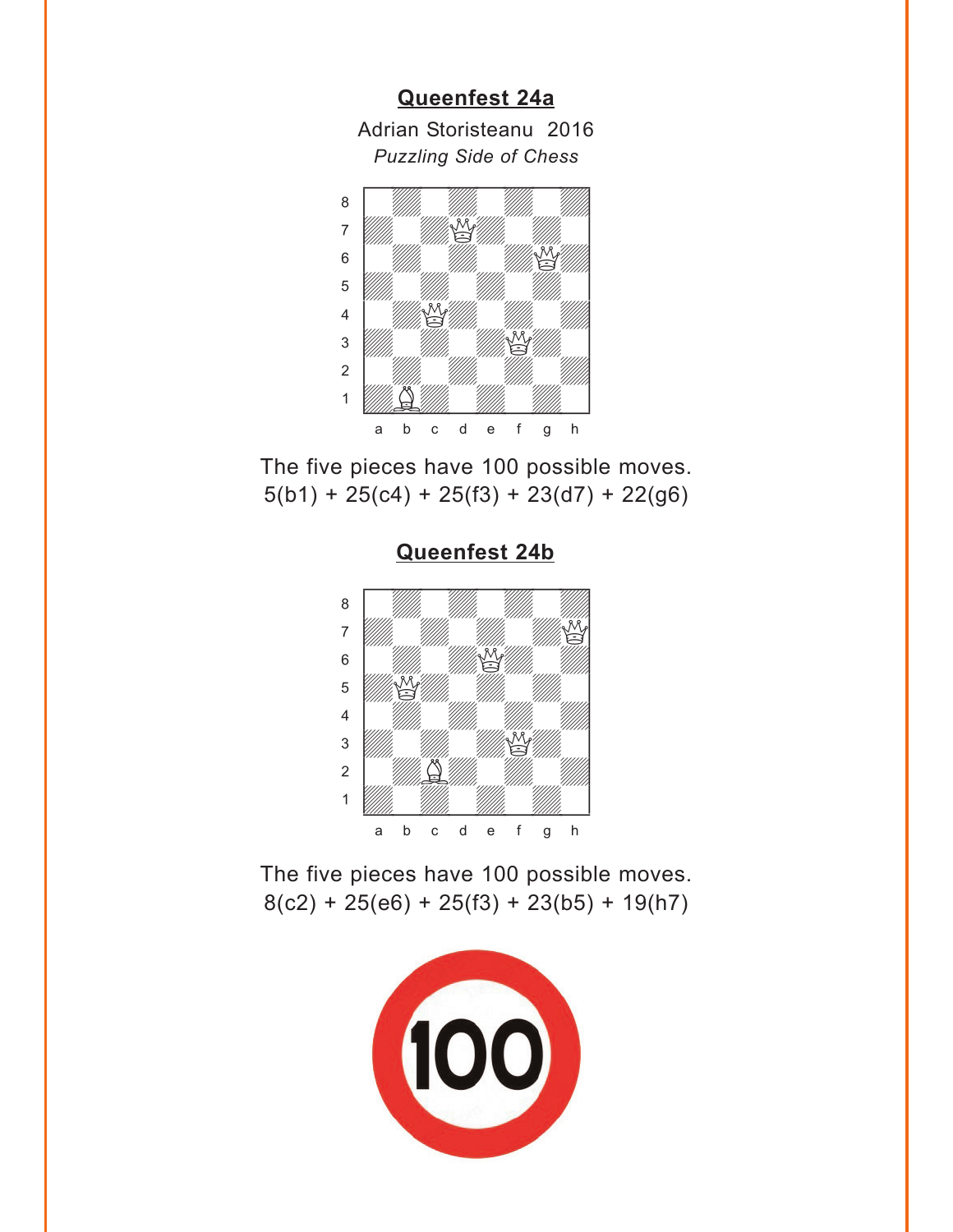#### **[Queenfest 24c](#page-4-0)**

<span id="page-11-0"></span>

The five pieces have 100 possible moves.  $11(d3) + 25(c6) + 23(g4) + 22(f7) + 19(g6)$ 

The solutions to all three parts of this problem are unique.

With the bishop on e4, a total of 100 moves is impossible with the queens on light squares. It is possible in many ways if there is no light square restriction. For example, Be4 Qc3 Qd6 Qg2 Qh5.



As a bit of staring at the position will reveal, Black has very few mobile pieces. Even the centralized knight on d4 is stuck there on guard duty. If it moves away, White mates with Ng1-e2#. Besides several pawn moves, Black has nothing better to do than shuffle their rook between h2 and h3.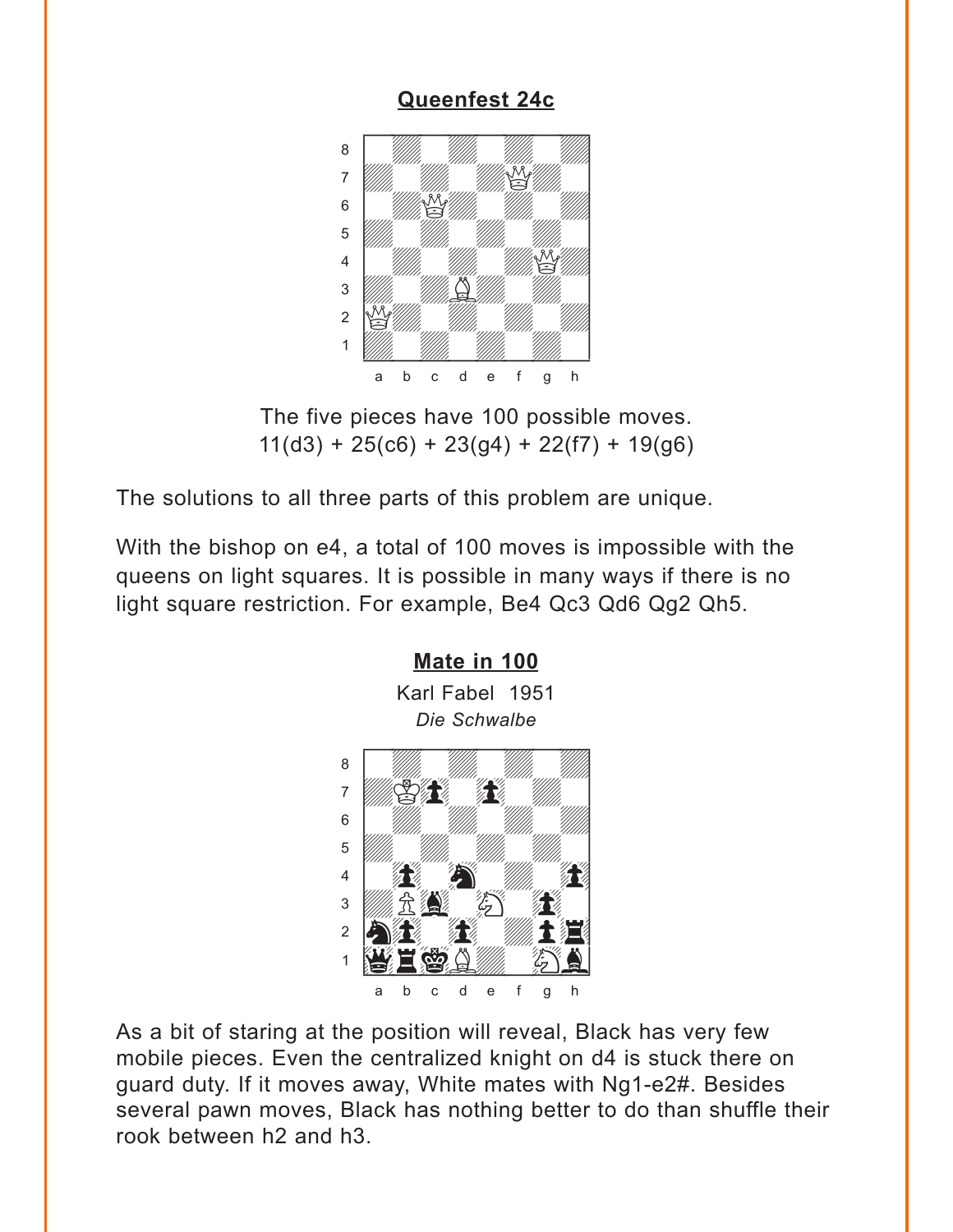White will win by eventually forcing the black knight to leave d4. That only takes 99 moves, all by the king! To accomplish this lengthy task, the black pawn moves must be exhausted.

The white king can force Black to move a pawn by going to g4 when the black rook is on h2. Let's see how that works one time.

1.Kc8! The first thing to notice is that 1.Kxc7? loses to 1...Ne6+ 2.Kd7 Nf4!, which allows the black knight to shift its duty station, freeing the bishop on c3 and soon thereafter the whole black army.

> Throughout the course of the king's long journey ahead, he must avoid knight checks which permit this manoeuvre. That means staying off the dark squares c7, d8, f8, g7, g5. He must also stay off the dark squares e5, f6, g7, h8 because of the discovered check ...Ne2+. And the dark squares d6, e7, h6 are off limits because of ...Nf5+. In other words, the white king needs to stay on light squares.

1...Rh3 2.Kd7 Rh2 3...Rh3 4.Kf7 Rh2 5.Kg6 Rh3 6.Kh5 Rh2 7.Kg4

3.Ke8 (3.Kxe7? Nf5+ 4.Nxf5 Kxd1 or 4.Kf7 Nxe3)



7...Rh3? 8.Kxh3 leads to a fairly quick mate for White, so it's time to move a pawn.

7...c6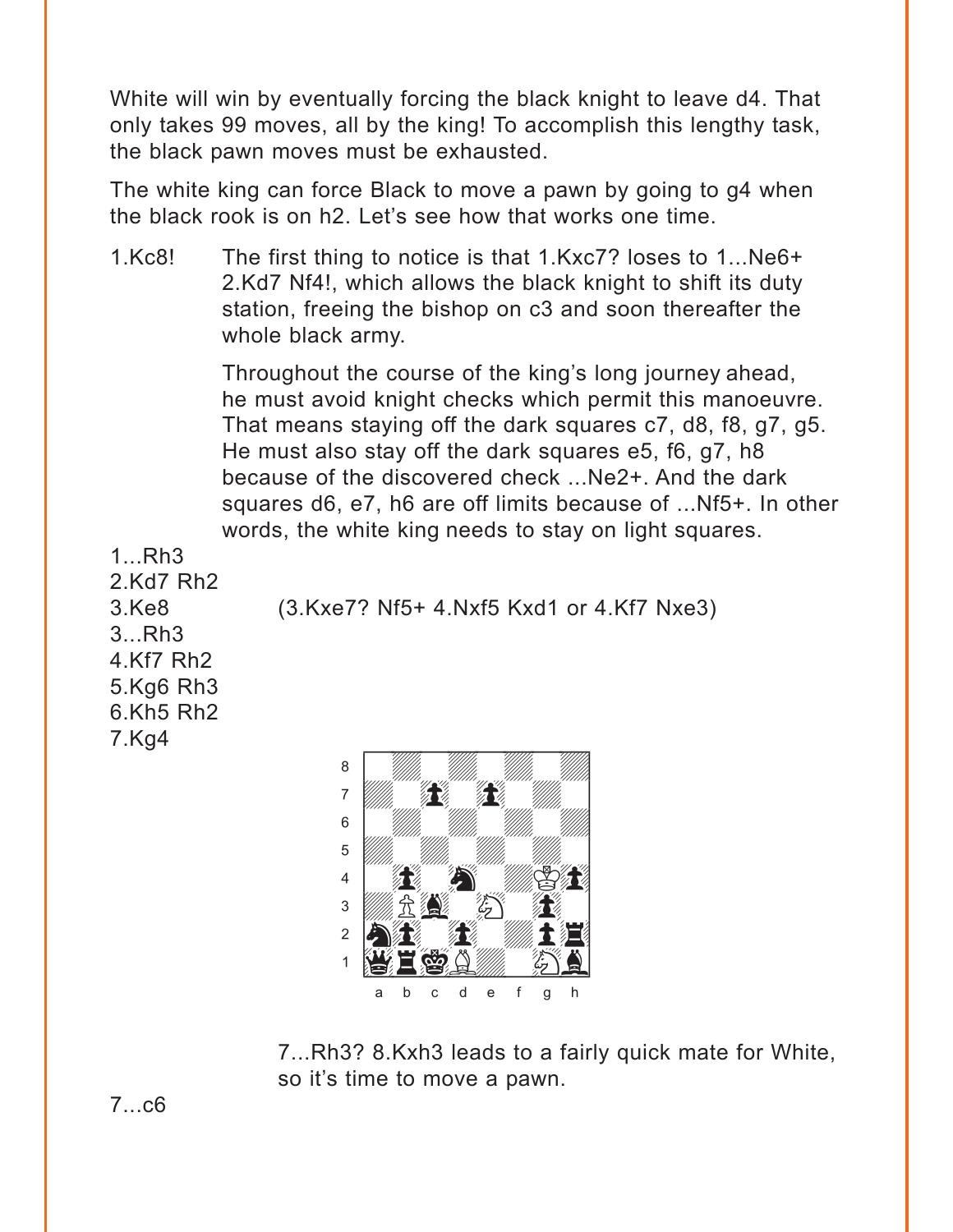That was easy enough. Now the white king just has to repeat the process seven more times. But the tricky part is getting back to g4 when the black rook is on h2. 8.Kh5 Rh3 9.Kg4 Rh2 doesn't work. This is the crux of the problem. The king cannot lose the necessary tempo if he stays on light squares!

In order to reach g4 again with the black rook on h2, the king must find a safe dark square. Guess what. It's b8!

8.Kh5 (8.Kf4? Ne6+ 9.Kf5 Nf4 10.Kxf4 Be5+! 11.Kxe5 Nc3)

To save space, many of the following move sequences are given in paragraph style rather than in a column.

8...Rh3 9.Kg6 Rh2 10.Kf7 Rh3 11.Ke8 Rh2 12.Kd7 Rh3 13.Kc8 Rh2

14.Kb7 (14.Kb8 Rh3 15.Kb7 Rh2 16.Kc8 transposes.)

14...Rh3 15.Kb8!



15...Rh2 Now the white king takes the light square route back to g4. 16.Kc8 Rh3 17.Kd7 Rh2 18.Ke8 Rh3 19.Kf7 Rh2 20.Kg6 Rh3 21.Kh5 Rh2 22.Kg4

22...c5 A second pawn move is forced. And it's back to b8!

23.Kh5 Rh3 24.Kg6 Rh2 25.Kf7 Rh3 26.Ke8 Rh2 27.Kd7 Rh3 28.Kc8 Rh2 29.Kb7 Rh3 30.Kb8!

30...Nc6+ (30...Rh2 31.Kc8 Rh3 32.Kd7 transposes.)

31.Kc8 Nd4 The black knight must return to his post.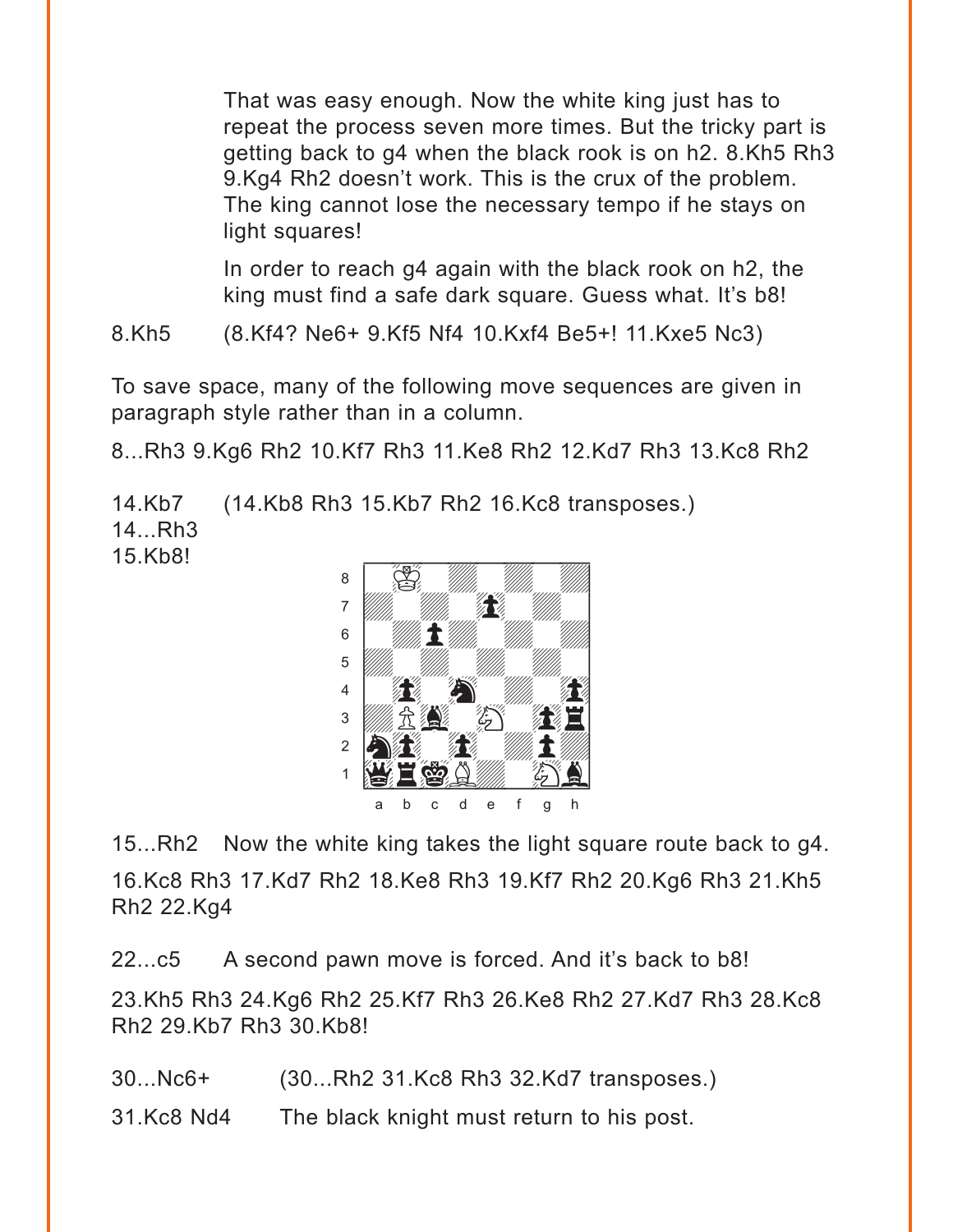#### 32.Kd7 Rh2 33.Ke8 Rh3 34.Kf7 Rh2 35.Kg6 Rh3 36.Kh5 Rh2

37.Kg4 c4 You can see why this takes 100 moves!



I think it's safe to speed ahead now.

38.Kh5 Rh3 39.Kg6 Rh2 40.Kf7 Rh3 41.Ke8 Rh2 42.Kd7 Rh3 43.Kc8 Rh2 44.Kb7 Rh3 45.Kb8

45...Nc6+ 46.Kc8 Nd4 47.Kd7 Rh2 48.Ke8 Rh3 49.Kf7 Rh2 50.Kg6 Rh3 51.Kh5 Rh2 52.Kg4

52...cxb3 53.Kh5 Rh3 54.Kg6 Rh2 55.Kf7 Rh3 56.Ke8 Rh2 57.Kd7 Rh3 58.Kc8 Rh2 59.Kb7 Rh3 60.Kb8

60...Nc6+ 61.Kc8 Nd4 62.Kd7 Rh2 63.Ke8 Rh3 64.Kf7 Rh2 65.Kg6 Rh3 66.Kh5 Rh2 67.Kg4

67...e6 68.Kh5 Rh3 69.Kg6 Rh2 70.Kf7 Rh3 71.Kg8 Rh2

72.Kf8 With a black pawn on e6, the dark square f8 is safe.

72..Rh3 73.Kf7 Rh2 74.Kg6 Rh3 75.Kh5 Rh2 76.Kg4

76...e5 77.Kh5 Rh3 78.Kg6 Rh2

79.Kf6 With a black pawn on e5, the dark square f6 is safe.

79...Rh3 80.Kf7! (not 80.Kg6 Rh2 81.Kh5 Rh3 82.Kg4 Rh2)

80...Rh2 81.Kg6 Rh3 82.Kh5 Rh2 83.Kg4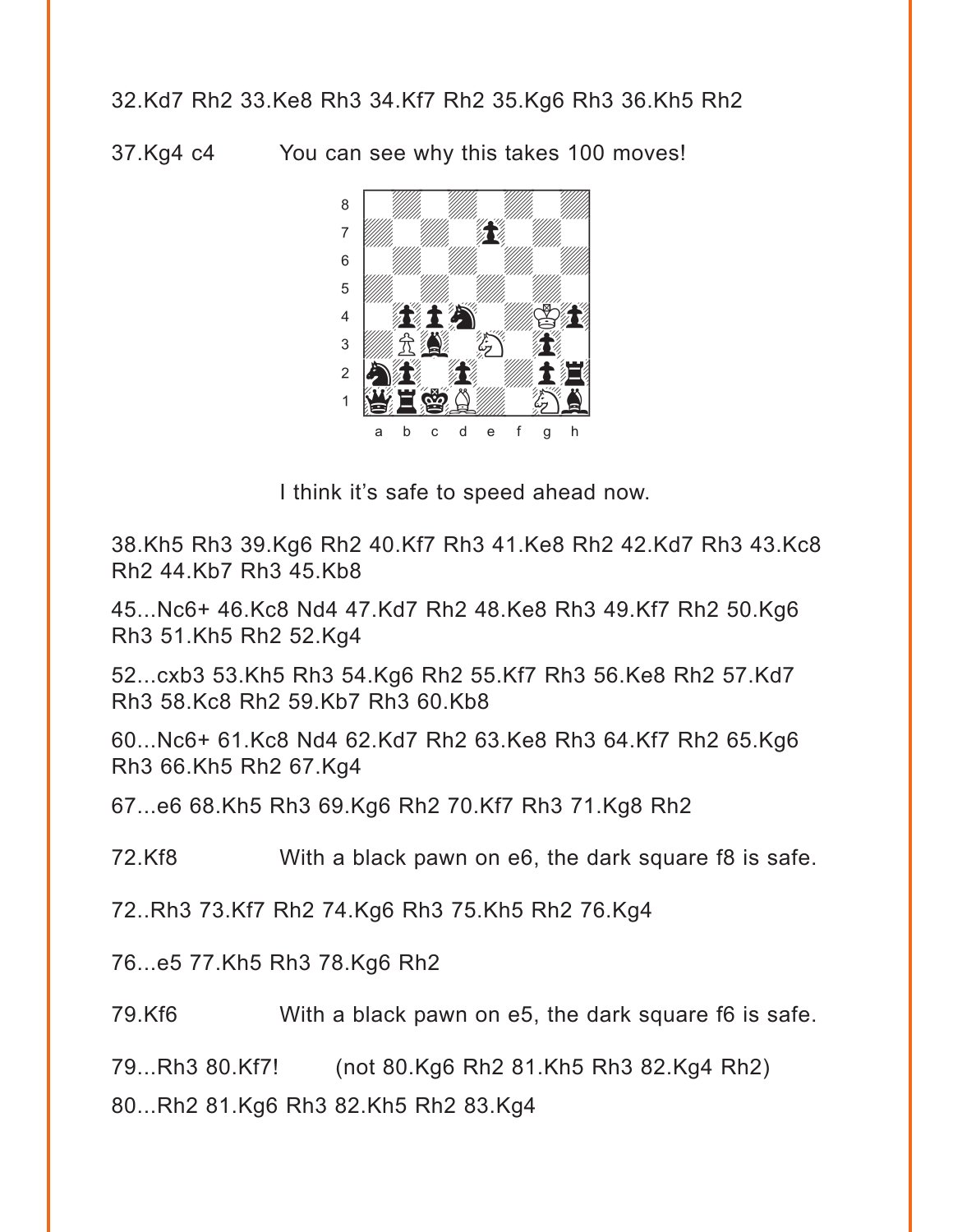83...e4 The end is in sight. Back to b8 one last time.



84.Kh5 Rh3 85.Kg6 Rh2 86.Kf7 Rh3 87.Ke8 Rh2 88.Kd7 Rh3 89.Kc8 Rh2 90.Kb7 Rh3 91.Kb8

91...Nc6+ 92.Kc8 Nd4 93.Kd7 Rh2 94.Ke8 Rh3 95.Kf7 Rh2 96.Kg6 Rh3 97.Kh5 Rh2

98.Kg4 Same position as in the previous diagram, but Black to move.



98...h3 (98...Rh3 99.Kxh3 Nc6 100.Ne2#)

99.Kh5 Nc6 100.Ne2#

Well, I'm ready for another mug. Let's salute Karl Fabel this round!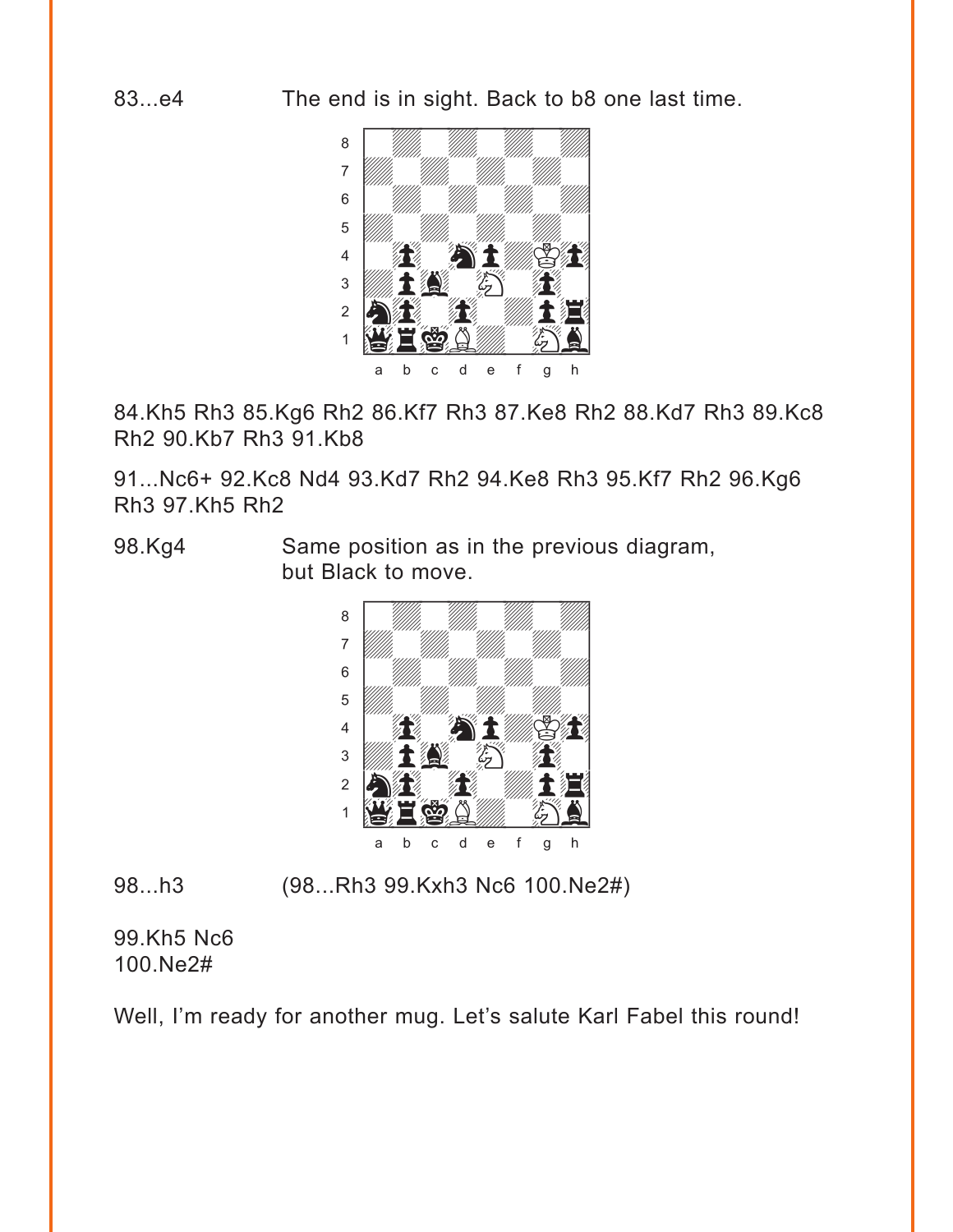# <span id="page-16-0"></span>**Longest Possible Game of Chess**



part A

Based on the 50 move rule.

#### The correct answer is 5898 moves.

In the longest possible game of chess, a capture or a pawn move is only made every 50th turn.

The maximum number of captures in a game is 30, leaving king vs. king.

The maximum number of pawn moves in a game is 96. However, in order for all the pawns to get by each other, 8 pawn moves must also be captures. So for this calculation, we count 88 pawn moves  $(96 - 8 = 88)$ .

Using these values, the maximum number of moves would be:

 $(50 \times 30) + (50 \times 88) = 1500 + 4400 = 5900$ 

However, we must still subtract a certain number of moves because not all the captures and pawn moves can be made by Black (on their 50th, 100th, ..., 5850th move).

At some point, White will have to make a capture, let's say on move 150. Then, if Black makes the following capture, it would have to be on move number 199 (not 200). If White captures next after that, it would be move 249. And if Black makes the next capture, it would have to be on move number 298 (not 299 or 300).

So each time the colour of the capturer (or pawn mover) changes from white to black, or vice versa, the maximum number of moves must be reduced by "one half move".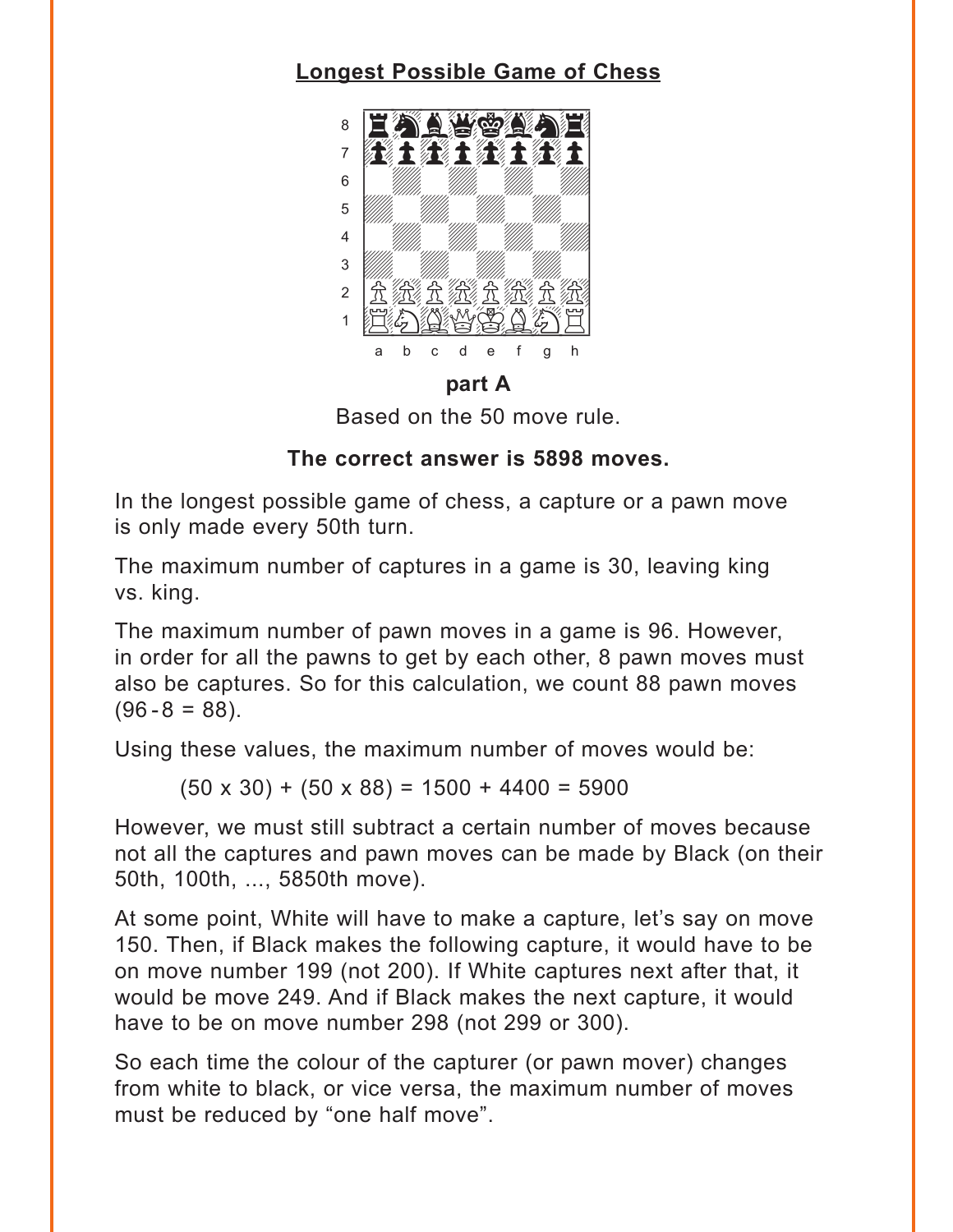It is possible to play the longest game by only "changing colours" three times, twice to White, and once to Black. Those three switches equate to the loss of 1.5 moves. Subtracting this amount from 5900 gives us 5898.5, which means that the last move of the longest game would be on White's 5899th move.

However, something strange happens when we get to the final moves. But first, let's see how we get there.

1.Nf3

The game starts with 49.5 moves (50 by White, 49 by Black) in which the pawns remain stationary. The knights hop around and the rooks shuffle back and forth in their corners. Then, Black plays 50...a6.



Black continues to make a pawn move every 50th turn. On move numbers 100, 150, 200, etc. White only moves knights and rooks. After 1400...h4, the following position is reached. Black has made 28 pawn moves, two of which were captures.



This brilliant position was given by Karl Fabel, Eero Bonsdorff, and Olavi Riihimaa in their excellent 1966 book *Schach und Zahl* (Chess and Numbers).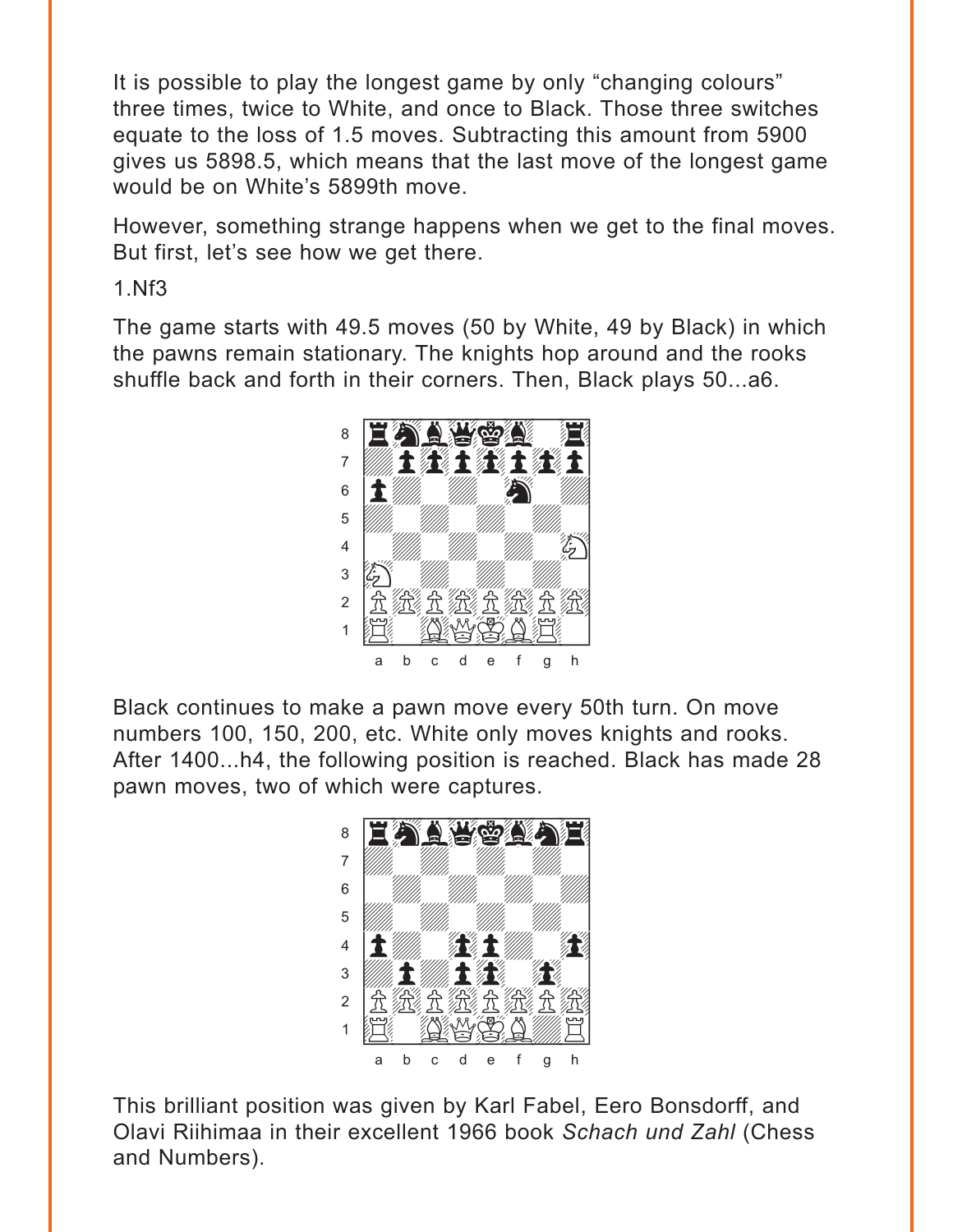The important feature of this pawn formation is that now White will be able to promote all of their pawns before the "colours shift" again. That is, before Black is the player who makes a capture or pawn move.

As you can see, each of the white pawns will be able to pass by the black pawns. The c-pawn and f-pawn can pass without a capture. The other six pawns will need to make a capture.

So White makes 48 pawn moves, one every 50 turns, six of which are captures. The first white pawn move is 1450.a3. The 48th pawn move is 3800.g8=N. Black still has one piece (besides the king and 8 pawns) on the board. So the next capture is 3850.Nxa8, reaching this diagram.



Of course, the promoted pieces do not need to be knights, and the white pieces can be on different squares. The main thing is that all of the white pawns have promoted.

Now the colours shift a second time. Black will be the one moving pawns and making captures. Black will make 20 moves to promote all eight pawns. None of those moves are captures.

The first black pawn move in this phase of the game is 3899...a3. The last promotion will be 4849...h1=Q. Giving us the next diagram.

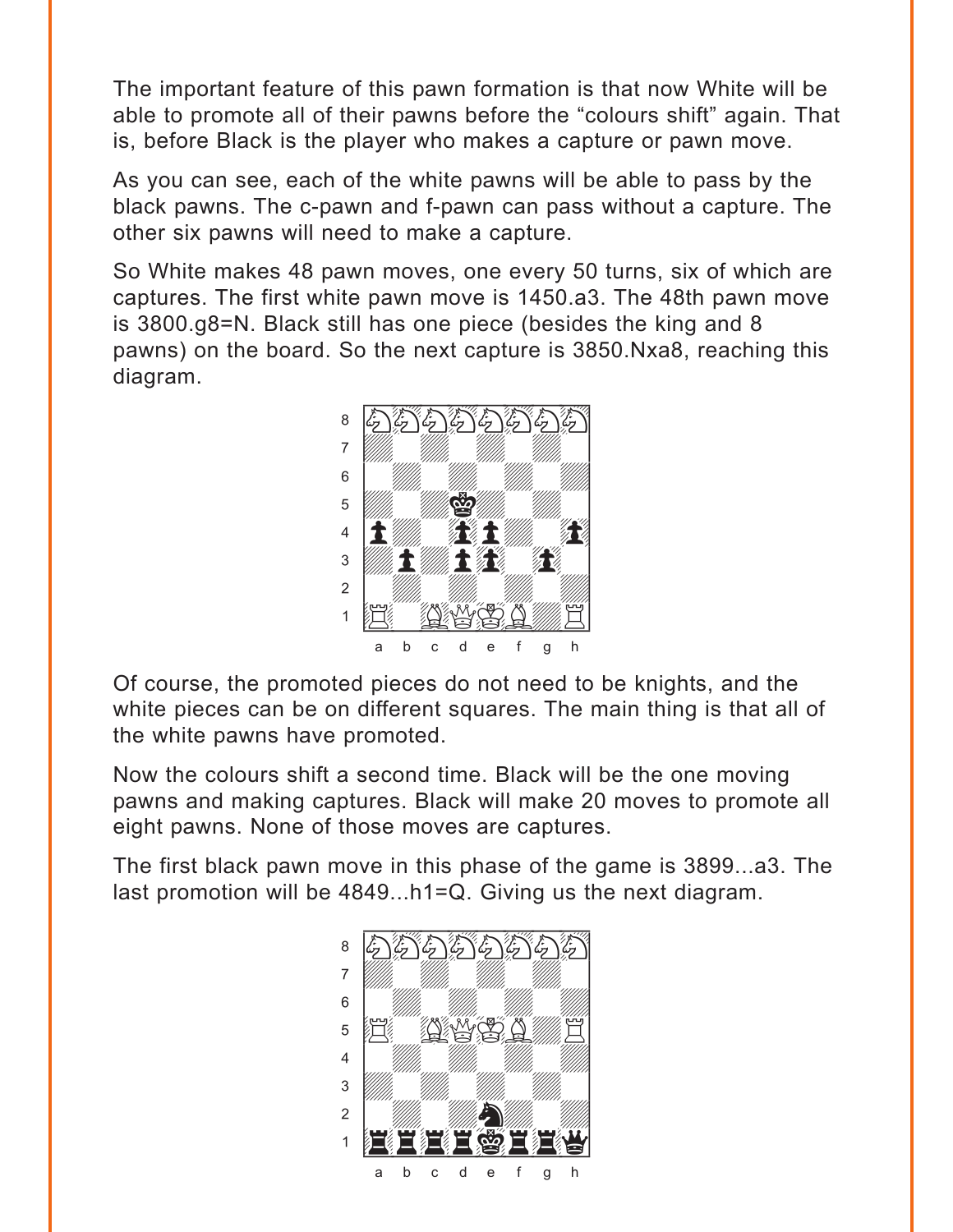White has 13 pieces on the board, not counting the king. Black will capture one every 50th turn. The first capture is 4899...Qxh5. The 13th capture is 5499...Nxh8.



A lone white king versus the black king and 8 pieces. The colours now shift for the third and last time. White will capture a black piece every 50 turns. The first will be 5549.Kxd8. The seventh (next to last) capture will be 5849.Kxe8. Reaching this endgame.



The battle rages on until White plays 5898.Ke1, with this extremely interesting position.

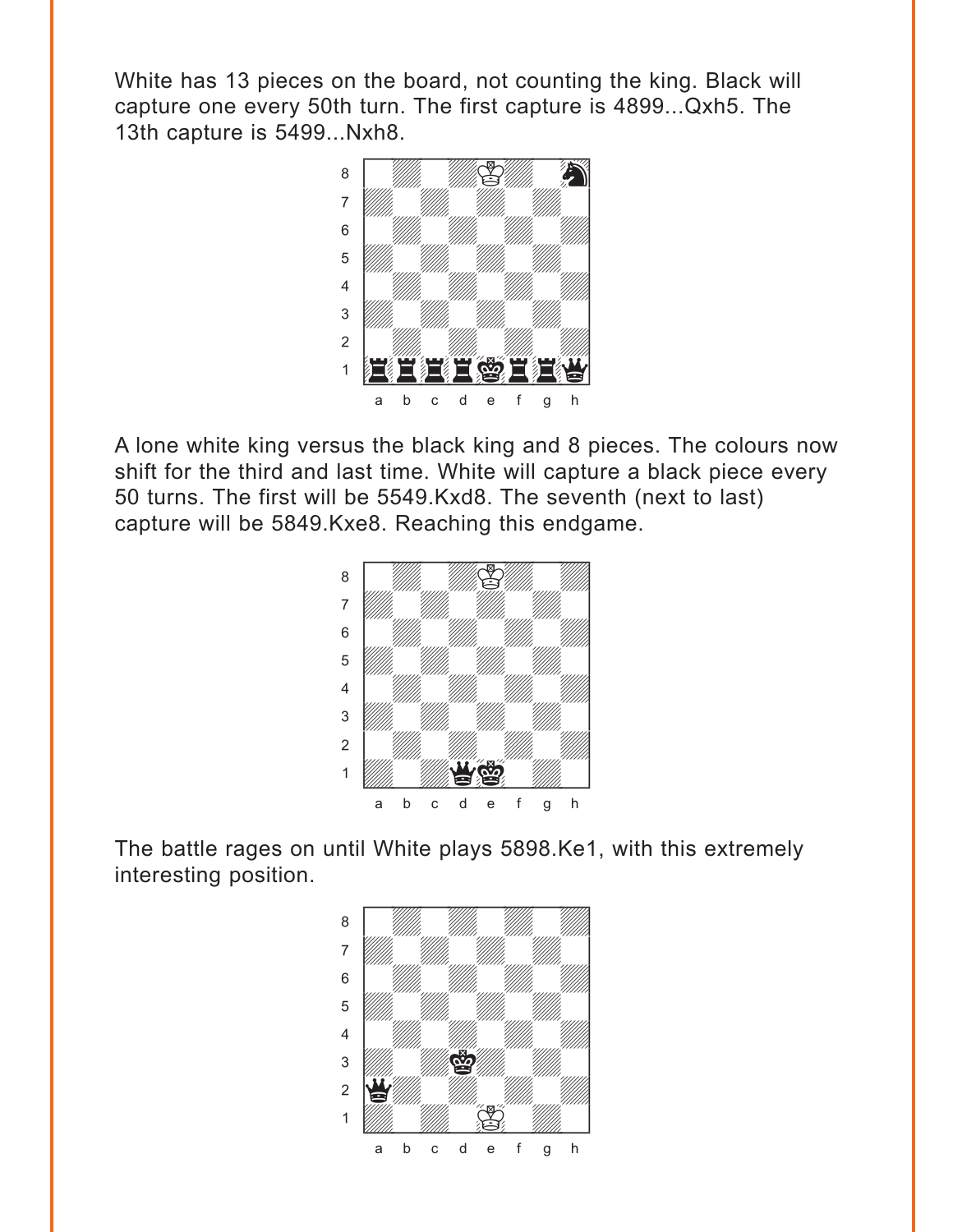Black could play 5898...Qe2#. But instead they opt for 5898...Qf2+.



Now if White plays 5899.Kd1, the game is drawn because of the 50 move rule. And if White plays 5899.Kxf2, the game is drawn due to a lack of mating material.

So it would seem that one of these two moves will be the last move of the longest possible game, which would be 5898.5 moves long, ending with White's 5899th move. These were the numbers given by Karl Fabel in 1966.

However, that is not the end of the story. We must take into account FIDE article 9.7.

*9.7 The game is drawn when a position is reached from which a checkmate cannot occur by any possible series of legal moves. This immediately ends the game, provided that the move producing this position was in accordance with Article 3 and Articles 4.2 – 4.7.* 

Let's first have a chuckle about the final clause. Article 3 covers the basic rules on how the pieces move. Article 4 deals with *touch move*. Is it really necessary to state here that the last move must be legal? Would someone actually try to claim a draw after moving a rook like a bishop? Silly.

But the rule is applicable to our puzzle, and to the diagram above. In this position, every white move leads to a draw. There is no possible series of moves that will lead to checkmate. Therefore the game ends immediately when Black plays 5898...Qf2+. White cannot play their next move because the game is already over.

The grand conclusion is:

The longest possible game of chess based on the 50 move rule is 5898 moves long, ending with Black's 5898th move.